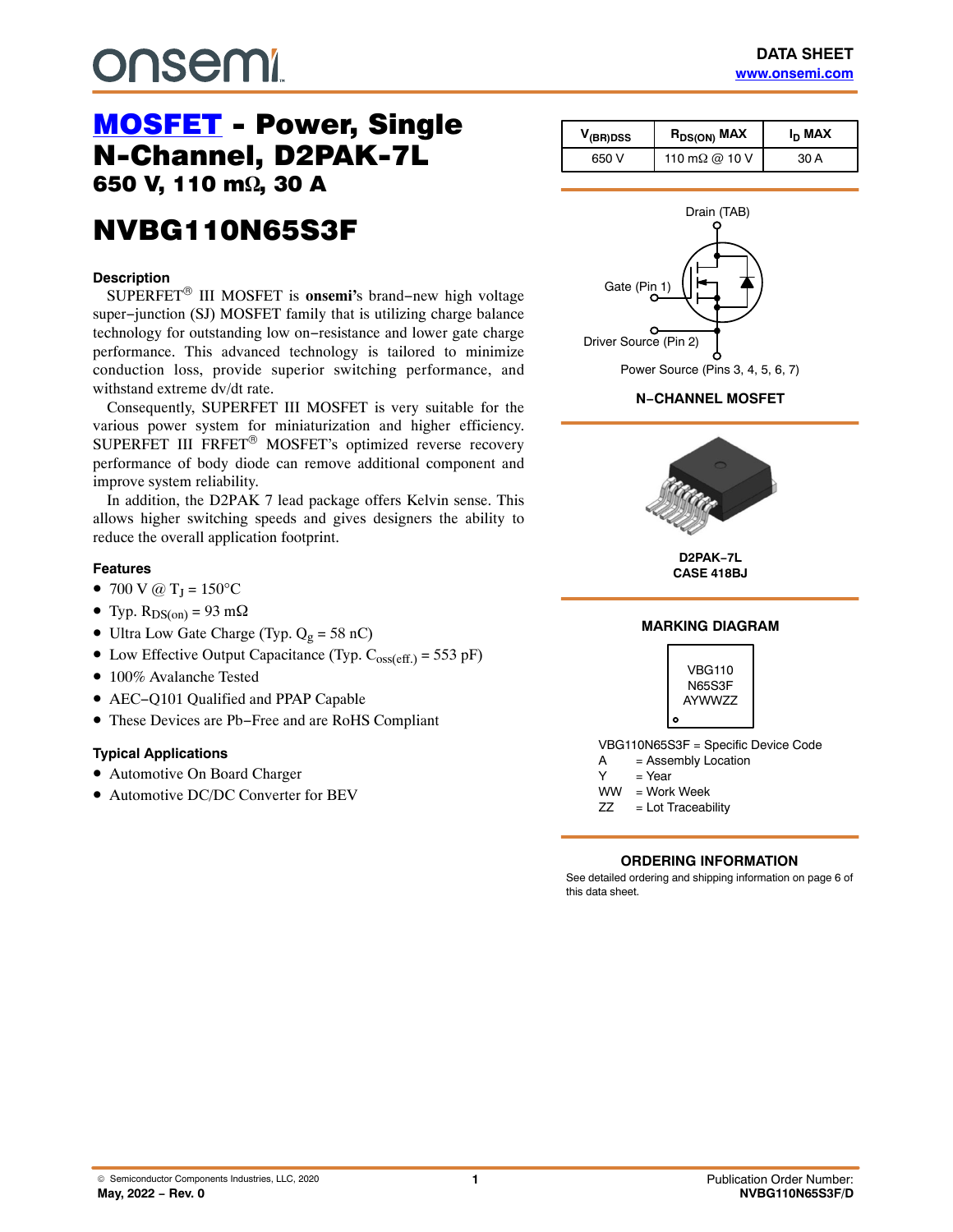| Symbol                            | <b>Parameter</b>                                                     |                                       | Value        | <b>Unit</b>  |
|-----------------------------------|----------------------------------------------------------------------|---------------------------------------|--------------|--------------|
| V <sub>DSS</sub>                  | Drain-to-Source Voltage                                              |                                       | 650          | v            |
| $V_{GS}$                          | Gate-to-Source Voltage                                               | $-DC$                                 | ±30          | $\vee$       |
|                                   |                                                                      | $- AC$ (f $> 1 Hz$ )                  | ±30          |              |
| I <sub>D</sub>                    | <b>Drain Current</b>                                                 | - Continuous (T <sub>C</sub> = 25°C)  | 30           | A            |
|                                   |                                                                      | - Continuous (T <sub>C</sub> = 100°C) | 19.5         |              |
| <b>I</b> <sub>DM</sub>            | <b>Drain Current</b>                                                 | - Pulsed (Note 1)                     |              | A            |
| $E_{AS}$                          | Single Pulse Avalanche Energy (Note 2)                               |                                       | 380          | mJ           |
| l <sub>AS</sub>                   | <b>Avalanche Current</b>                                             |                                       | 3.5          | A            |
| $E_{AR}$                          | Repeated Avalanche Energy (Note 1)                                   |                                       | 2.4          | mJ           |
| dv/dt                             | MOSFET dv/dt                                                         |                                       | 100          | $V$ /ns      |
|                                   | Peak Diode Recovery dv/dt (Note 3)                                   |                                       | 50           |              |
| $P_D$                             | Power Dissipation                                                    | $T_C = 25^{\circ}C$                   | 240          | W            |
|                                   |                                                                      | - Derate Above 25°C                   | 1.92         | $W$ /°C      |
| T <sub>J</sub> , T <sub>stg</sub> | Operating Junction and Storage Temperature Range                     |                                       | $-55$ to 150 | $^{\circ}$ C |
| $T_L$                             | Maximum Lead Temperature for Soldering, 1/8" from Case for 5 Seconds |                                       | 300          | $^{\circ}$ C |

#### **Table 1. ABSOLUTE MAXIMUM RATINGS** (T<sub>C</sub> = 25°C unless otherwise stated)

Stresses exceeding those listed in the Maximum Ratings table may damage the device. If any of these limits are exceeded, device functionality

should not be assumed, damage may occur and reliability may be affected. 1. Repetitive rating: pulse-width limited by maximum junction temperature.

2.  $I_{AS}$  = 3.5 A, R<sub>G</sub> = 25  $\Omega$ , starting T<sub>J</sub> = 25 $^{\circ}$ C.

3.  $I_{SD}$  ≤ 15 A, di/dt ≤ 200 A/ $\mu$ s, V<sub>DD</sub> ≤ 400 V, starting T<sub>C</sub> = 25°C.

#### **Table 2. THERMAL RESISTANCE RATINGS**

| <b>Symbol</b>                    | Parameter                                     | Max | Unit          |
|----------------------------------|-----------------------------------------------|-----|---------------|
| $R_{\theta$ JC                   | Thermal Resistance, Junction-to-Case, Max.    |     | $\degree$ C/W |
| $\mathsf{R}_{\theta\mathsf{JA}}$ | Thermal Resistance, Junction-to-Ambient, Max. | 40  |               |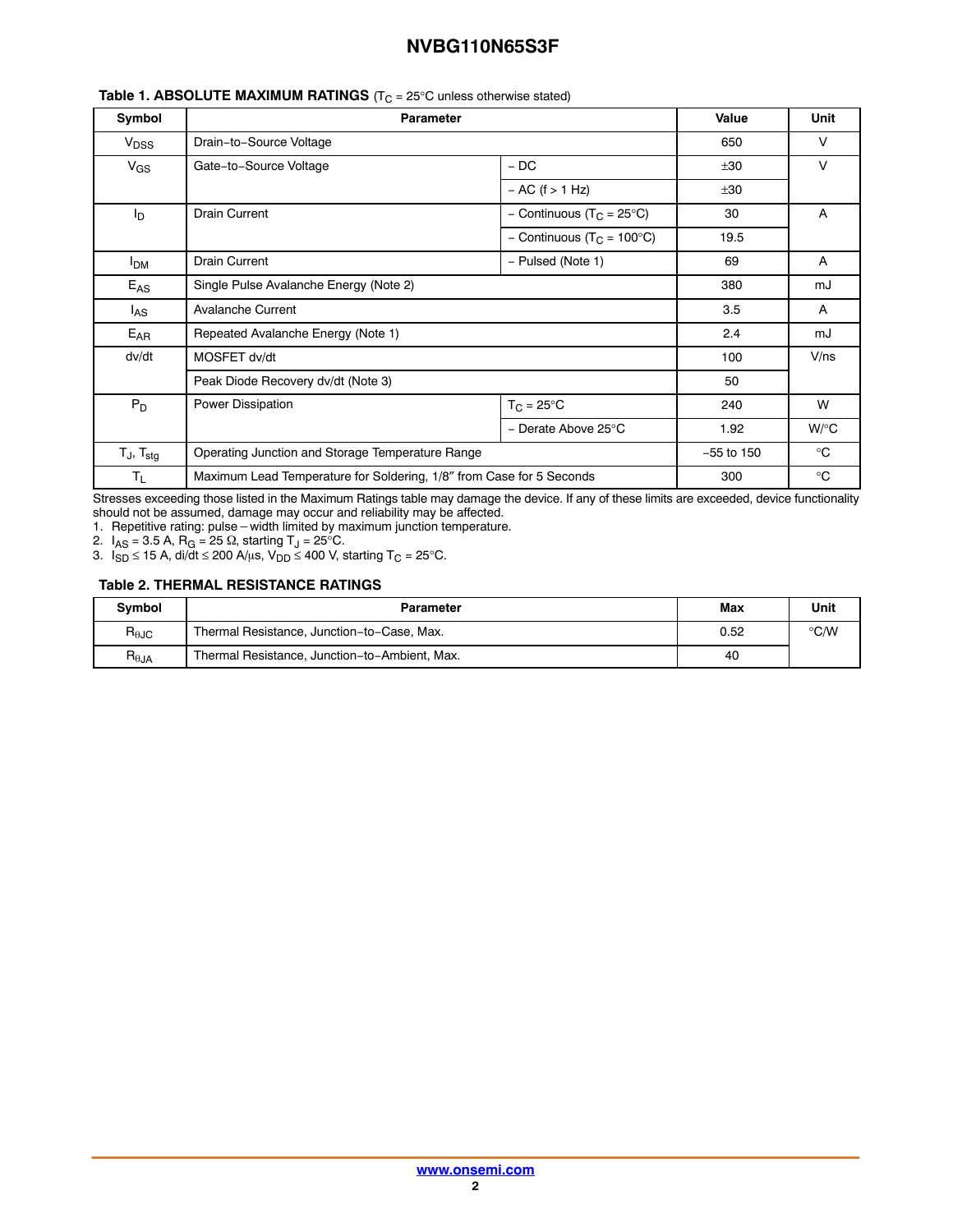#### **ELECTRICAL CHARACTERISTICS** (T<sub>C</sub> = 25°C unless otherwise noted)

| Symbol                                                       | <b>Parameter</b>                                         | <b>Test Conditions</b>                                     |                          | Typ                      | Max                      | Unit      |  |
|--------------------------------------------------------------|----------------------------------------------------------|------------------------------------------------------------|--------------------------|--------------------------|--------------------------|-----------|--|
| <b>OFF CHARACTERISTICS</b>                                   |                                                          |                                                            |                          |                          |                          |           |  |
| Drain-to-Source Breakdown Voltage<br><b>BV<sub>DSS</sub></b> |                                                          | $V_{GS} = 0$ V, $I_D = 1$ mA, $T_J = 25$ °C                | 650                      |                          |                          | $\vee$    |  |
|                                                              |                                                          | $V_{GS} = 0$ V, $I_D = 10$ mA, $T_L = 150$ °C              | 700                      | $\overline{\phantom{0}}$ | $\equiv$                 | $\vee$    |  |
| $\Delta$ BV <sub>DSS</sub> / $\Delta$ T <sub>J</sub>         | Breakdown Voltage Temperature Coefficient                | $I_D = 20$ mA, Referenced to 25°C                          | $\equiv$                 | 0.61                     | $\equiv$                 | $V$ / $C$ |  |
| <b>l</b> <sub>DSS</sub>                                      | Zero Gate Voltage Drain Current                          | $V_{DS}$ = 650 V, $V_{DS}$ = 0 V                           |                          |                          | 10                       | μA        |  |
|                                                              |                                                          | $V_{DS}$ = 520 V, T <sub>C</sub> = 125°C                   | $\overline{\phantom{0}}$ | 128                      |                          | μA        |  |
| lgss                                                         | Gate-to-Body Leakage Current                             | $V_{GS} = 0$ V, $I_D = 1$ mA, $T_J = 25$ °C                | $\equiv$                 | $\equiv$                 | ±100                     | nA        |  |
| <b>ON CHARACTERISTICS</b>                                    |                                                          |                                                            |                          |                          |                          |           |  |
| $V_{GS(th)}$                                                 | Gate Threshold Voltage                                   | $V_{GS} = V_{DS}$ , $I_D = 0.74$ mA                        | 3.0                      | $\overline{\phantom{a}}$ | 5.0                      | $\vee$    |  |
| $R_{DS(on)}$                                                 | Static Drain-to-Source On Resistance                     | $V_{GS}$ = 10 V, $I_D$ = 15 A                              |                          | 93                       | 110                      | $m\Omega$ |  |
| <b>g<sub>FS</sub></b>                                        | Forward Transconductance                                 | $V_{GS}$ = 20 V, $I_D$ = 15 A                              | $\overline{\phantom{0}}$ | 17                       |                          | S         |  |
|                                                              | <b>DYNAMIC CHARACTERISTICS</b>                           |                                                            |                          |                          |                          |           |  |
| $C_{iss}$                                                    | Input Capacitance                                        | $V_{DS}$ = 400 V, $V_{GS}$ = 0 V, f = 1 MHz                | $\overline{\phantom{0}}$ | 2560                     |                          | pF        |  |
| $C_{\rm oss}$                                                | Output Capacitance                                       |                                                            | $\equiv$                 | 50                       | $\equiv$                 | рF        |  |
| $C_{\text{oss}(eff.)}$                                       | <b>Effective Output Capacitance</b>                      | $V_{DS} = 0$ to 400 V, $V_{GS} = 0$ V                      | $\overline{\phantom{0}}$ | 553                      | $\overline{\phantom{0}}$ | рF        |  |
| $C_{\text{oss}(er.)}$                                        | <b>Energy Related Output Capacitance</b>                 | $V_{DS}$ = 0 to 400 V, $V_{GS}$ = 0 V                      |                          | 83                       |                          | pF        |  |
| $Q_{g(total)}$                                               | Total Gate Charge at 10 V                                | $V_{DS}$ = 400 V, $I_D$ = 15 A,                            |                          | 58                       |                          | пC        |  |
| $Q_{\text{qs}}$                                              | Gate-to-Source Gate Charge                               | $V_{GS}$ = 10 V (Note 4)                                   | $\equiv$                 | 19                       | $\qquad \qquad -$        | пC        |  |
| $\mathsf{Q}_{\mathsf{gd}}$                                   | Gate-to-Drain "Miller" Charge                            |                                                            |                          | 23                       |                          | nC        |  |
| <b>ESR</b>                                                   | <b>Equivalent Series Resistance</b>                      | $F = 1$ MHz                                                | $\equiv$                 | $\overline{c}$           |                          | Ω         |  |
|                                                              | SWITCHING CHARACTERISTICS, $V_{GS}$ = 10 V               |                                                            |                          |                          |                          |           |  |
| $t_{d(on)}$                                                  | Turn-On Delay Time                                       | $V_{DD}$ = 400 V, $I_D$ = 15 A,                            |                          | 31                       |                          | ns        |  |
| $t_{r}$                                                      | <b>Rise Time</b>                                         | $V_{GS}$ = 10 V, R <sub>G</sub> = 4.7 $\Omega$<br>(Note 4) |                          | 23                       |                          | ns        |  |
| $t_{d(off)}$                                                 | Turn-Off Delay Time                                      |                                                            | $\equiv$                 | 67                       |                          | ns        |  |
| tf                                                           | Fall Time                                                |                                                            |                          | 4.6                      |                          | ns        |  |
|                                                              | <b>SOURCE-DRAIN DIODE CHARACTERISTICS</b>                |                                                            |                          |                          |                          |           |  |
| ls                                                           | Maximum Continuous Source-to-Drain Diode Forward Current |                                                            |                          | $\equiv$                 | 30                       | A         |  |
| l <sub>SM</sub>                                              | Maximum Pulsed Source-to-Drain Diode Forward Current     |                                                            |                          |                          | 69                       | A         |  |
| $V_{SD}$                                                     | Source-to-Drain Diode Forward Voltage                    | $V_{GS} = 0 V$ , $I_{SD} = 15 A$                           | $\equiv$                 | $\equiv$                 | 1.3                      | $\vee$    |  |
| $t_{rr}$                                                     | Reverse-Recovery Time                                    | $V_{GS} = 0 V$ , $I_{SD} = 15 A$ ,                         |                          | 92                       |                          | ns        |  |
| $\mathsf{Q}_{\mathsf{r}\mathsf{r}}$                          | Reverse-Recovery Charge                                  | $dl_F/dt = 100 A/μs$                                       | $\equiv$                 | 322                      | $\equiv$                 | пC        |  |

Product parametric performance is indicated in the Electrical Characteristics for the listed test conditions, unless otherwise noted. Product performance may not be indicated by the Electrical Characteristics if operated under different conditions.

4. Essentially independent of operating temperature typical characteristics.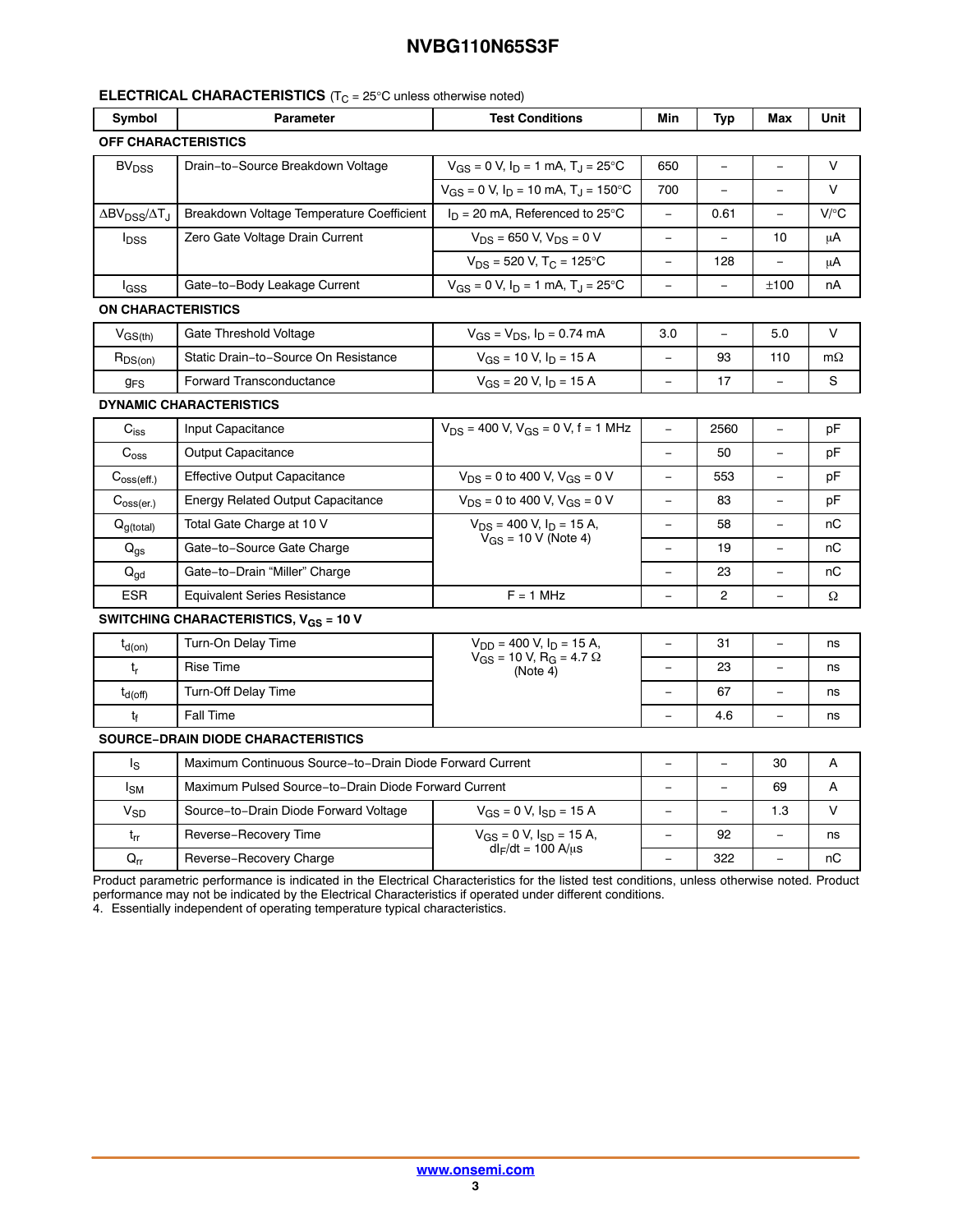

#### **TYPICAL CHARACTERISTICS**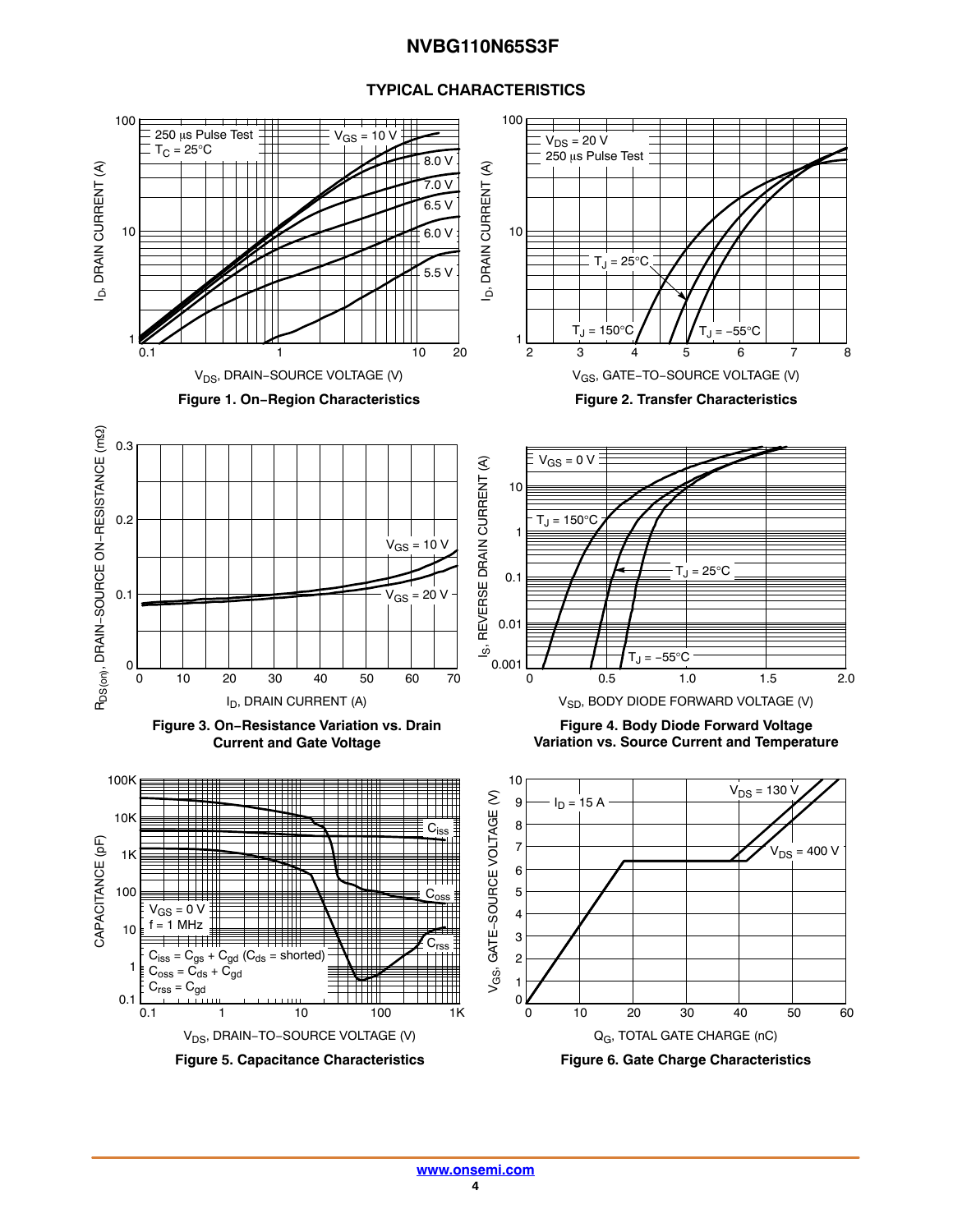#### **TYPICAL CHARACTERISTICS**

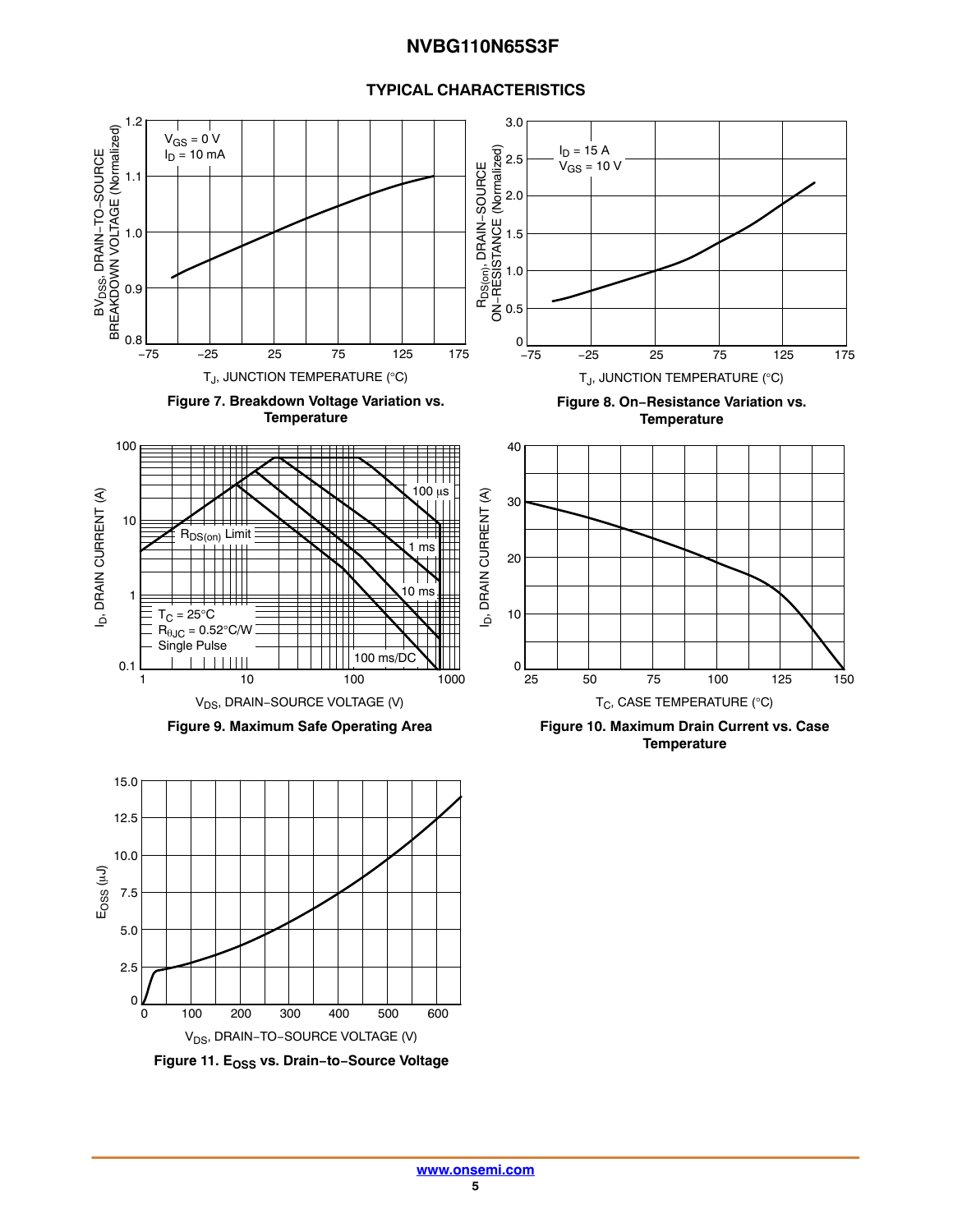#### **TYPICAL CHARACTERISTICS**

<span id="page-5-0"></span>

#### **Figure 12. Transient Thermal Response**

#### **DEVICE ORDERING INFORMATION**

| <b>Device</b>  | Package     | ıippinq<br>---      |
|----------------|-------------|---------------------|
| <b>ON65S3F</b> | $D$ $PAK -$ | Tape & Reel<br>800/ |

†For information on tape and reel specifications, including part orientation and tape sizes, please refer to our Tape and Reel Packaging Specifications Brochure, BRD8011/D.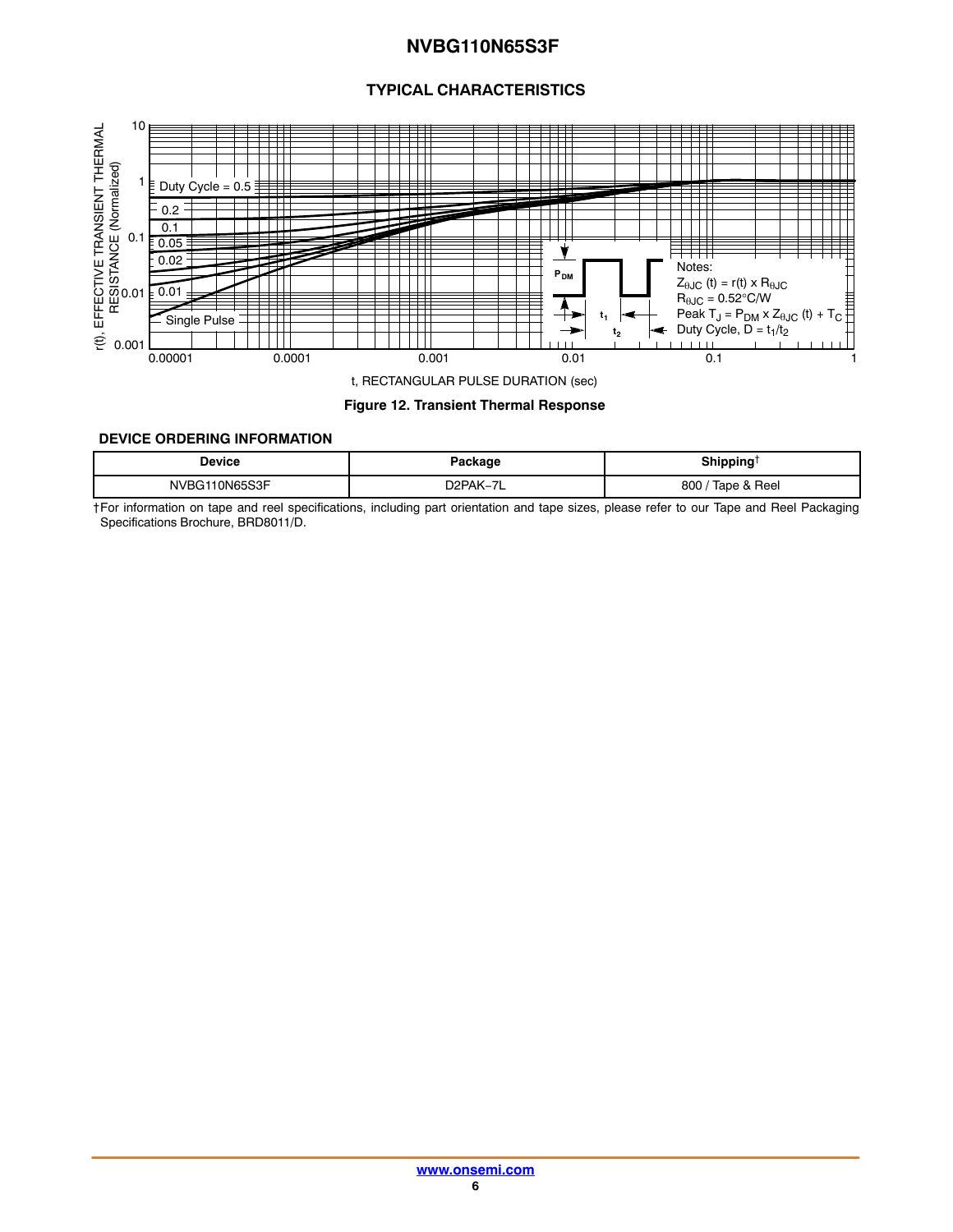

**Figure 13. Gate Charge Test Circuit & Waveform**



**Figure 14. Resistive Switching Test Circuit & Waveforms**



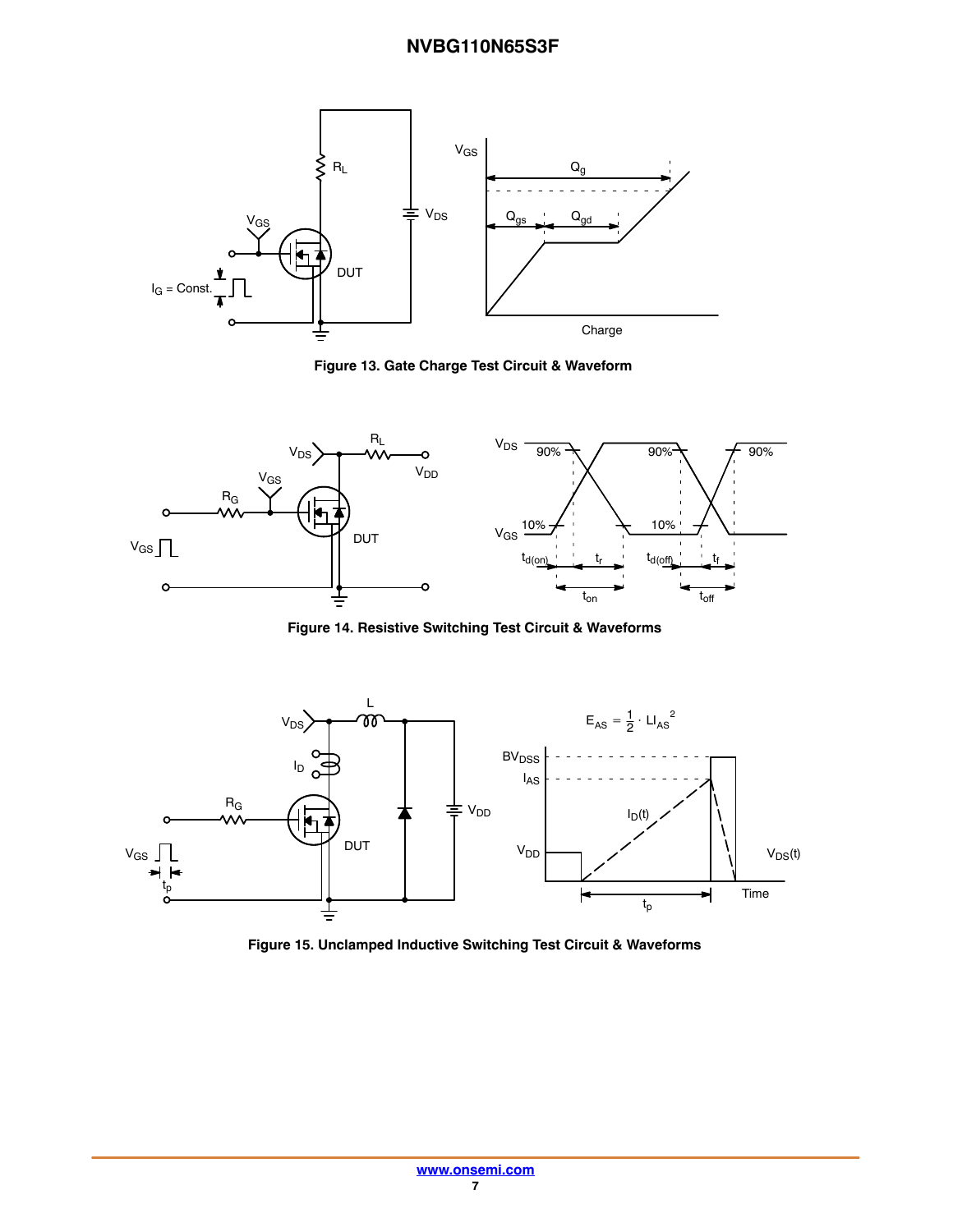

**Figure 16. Peak Diode Recovery dv/dt Test Circuit & Waveforms**

SUPERFET and FRFET are registered trademarks of Semiconductor Components Industries, LLC.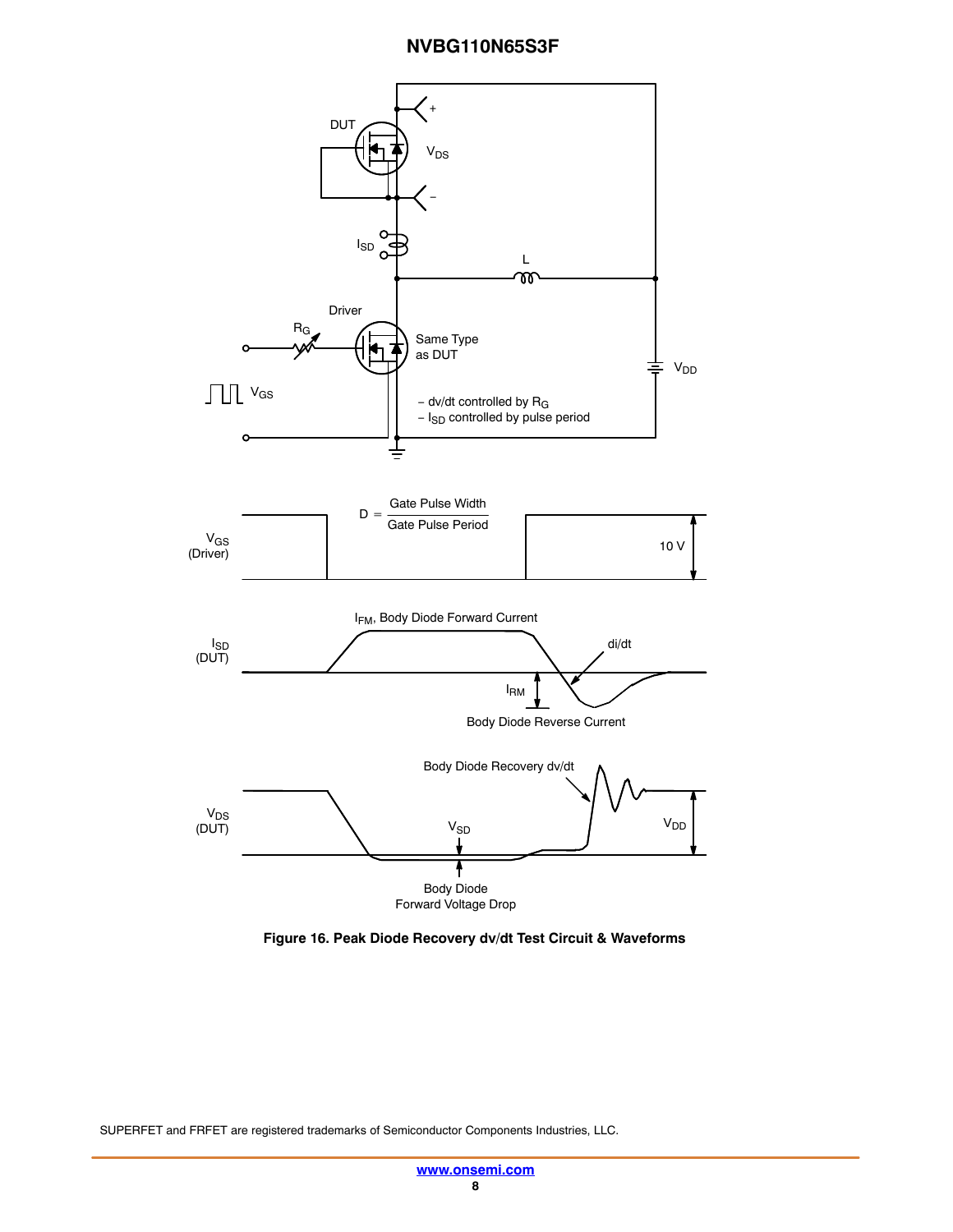#### **PACKAGE DIMENSIONS**

**D2PAK7 (TO−263−7L HV)** CASE 418BJ ISSUE B

10.50





**LAND PATTERN RECOMMENDATION** 

 $-E1 \overline{D}$ 1 8 3.20 MIN <del>0000000</del><br>HHHHHHH<br>UUUUUUU  $\overline{7}$ 



**NOTES:** 

A. PACKAGE CONFORMS TO JEDEC TO-263<br>VARIATION CB EXCEPT WHERE NOTED.<br>B. ALL DIMENSIONS ARE IN MILLIMETERS.

△ OUT OF JEDEC STANDARD VALUE.<br>
D. DIMENSION AND TOLERANCE AS PER ASME<br>
Y14.5-2009.<br>
E. DIMENSIONS ARE EXCLUSIVE OF BURRS.<br>
MOLD FLASH AND TIE BAR PROTRUSIONS.

| <b>DIM</b>     | <b>MILLIMETERS</b> |            |            |  |
|----------------|--------------------|------------|------------|--|
|                | <b>MIN</b>         | <b>NOM</b> | <b>MAX</b> |  |
| A              | 4.30               | 4.50       | 4.70       |  |
| A <sub>1</sub> | 0.00               | 0.10       | 0.20       |  |
| b2             | 0.60               | 0.70       | 0.80       |  |
| b              | 0.51               | 0.60       | 0.70       |  |
| C              | 0.40               | 0.50       | 0.60       |  |
| c2             | 1.20               | 1.30       | 1.40       |  |
| D              | 9.00               | 9.20       | 9.40       |  |
| D1             | 6.15               | 6.80       | 7.15       |  |
| F              | 9.70               | 9.90       | 10.20      |  |
| E1             | 7.15               | 7.65       | 8.15       |  |
| e              |                    | 1.27       |            |  |
| н              | 15.10              | 15.40      | 15.70      |  |
| L              | 2.44               | 2.64       | 2.84       |  |
| L1             | 1.00               | 1.20       | 1.40       |  |
| L3             |                    | 0.25       |            |  |
| ааа            |                    |            | 0.25       |  |